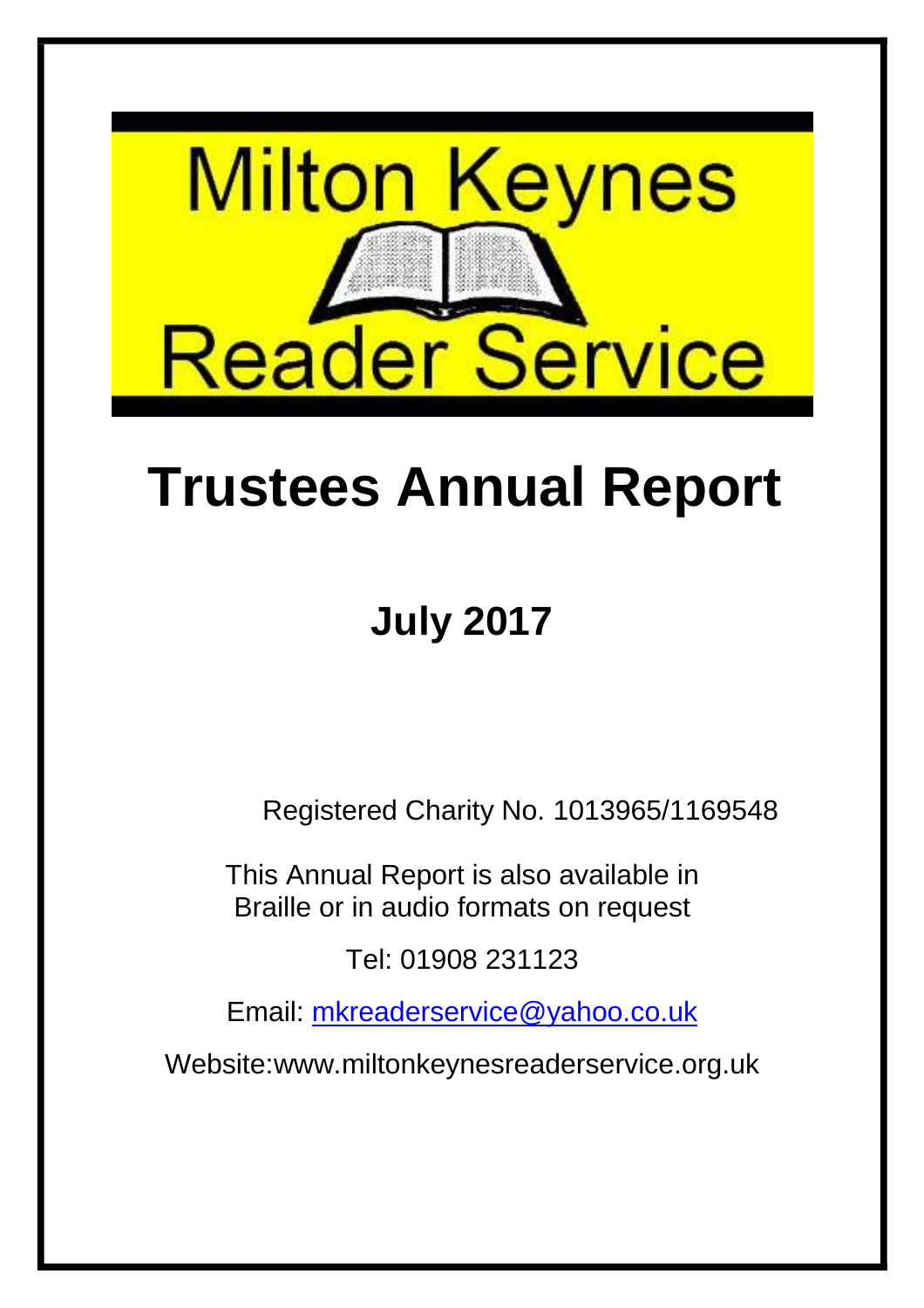#### Reading and Writing





"Shop and See"



#### **Transcription**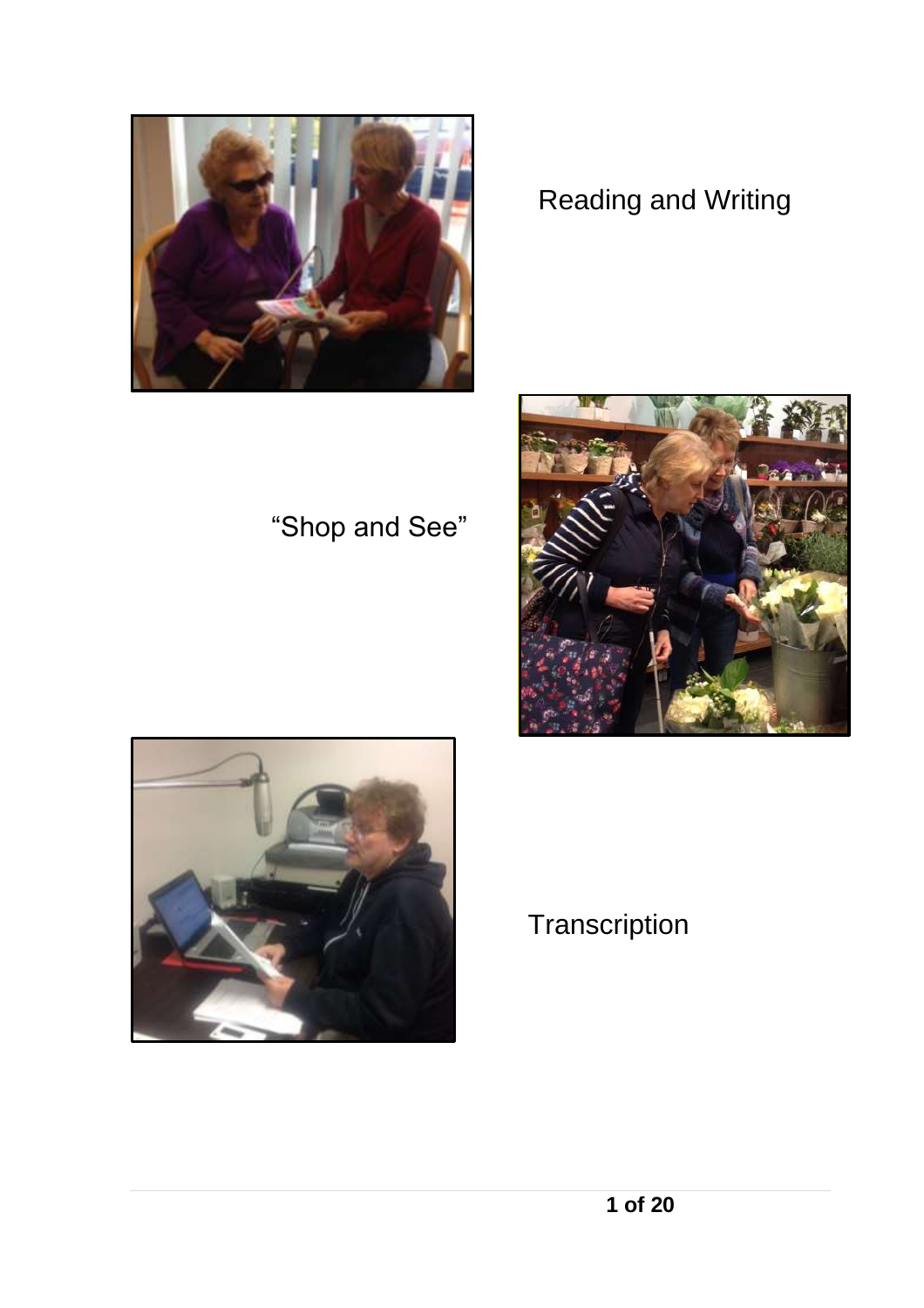#### **Introduction and Background**

The Milton Keynes Reader Service has been running for 29 years.

It was originally set up by a group of visually impaired people in 1988. In 1992 it became an independent Charity offering free services to any adult living in Milton Keynes who finds reading or writing difficult due to physical or visual disabilities.

This past year has seen a lot of changes. On 10 October 2016, the Milton Keynes Reader Service, registered charity number 1013965 ('the old charity'), notified the Charity Commission that it was closing with effect from that date and that all of its assets, liabilities and undertakings were transferring to a new Charity, also called Milton Keynes Reader Service with a registered charity number 1169548 ('the new Charity) as provided for by section 268 of the Charities Act 2011.

There was complete continuity of operation in this transition with the new Charity providing the same services to the same service users using the same employed Service Co-ordinator and volunteers and overseen by the same Trustees as the old Charity.

The new Charitable Incorporated Organisation (CIO) limits Trustees' liability and will allow the Charity formally to own a share in the Walnut Tree Charity Shop which is a major funder of the Charity.

To meet Charity Commission rules, separate financial reports have been produced for the two periods during which the Charity was operating under different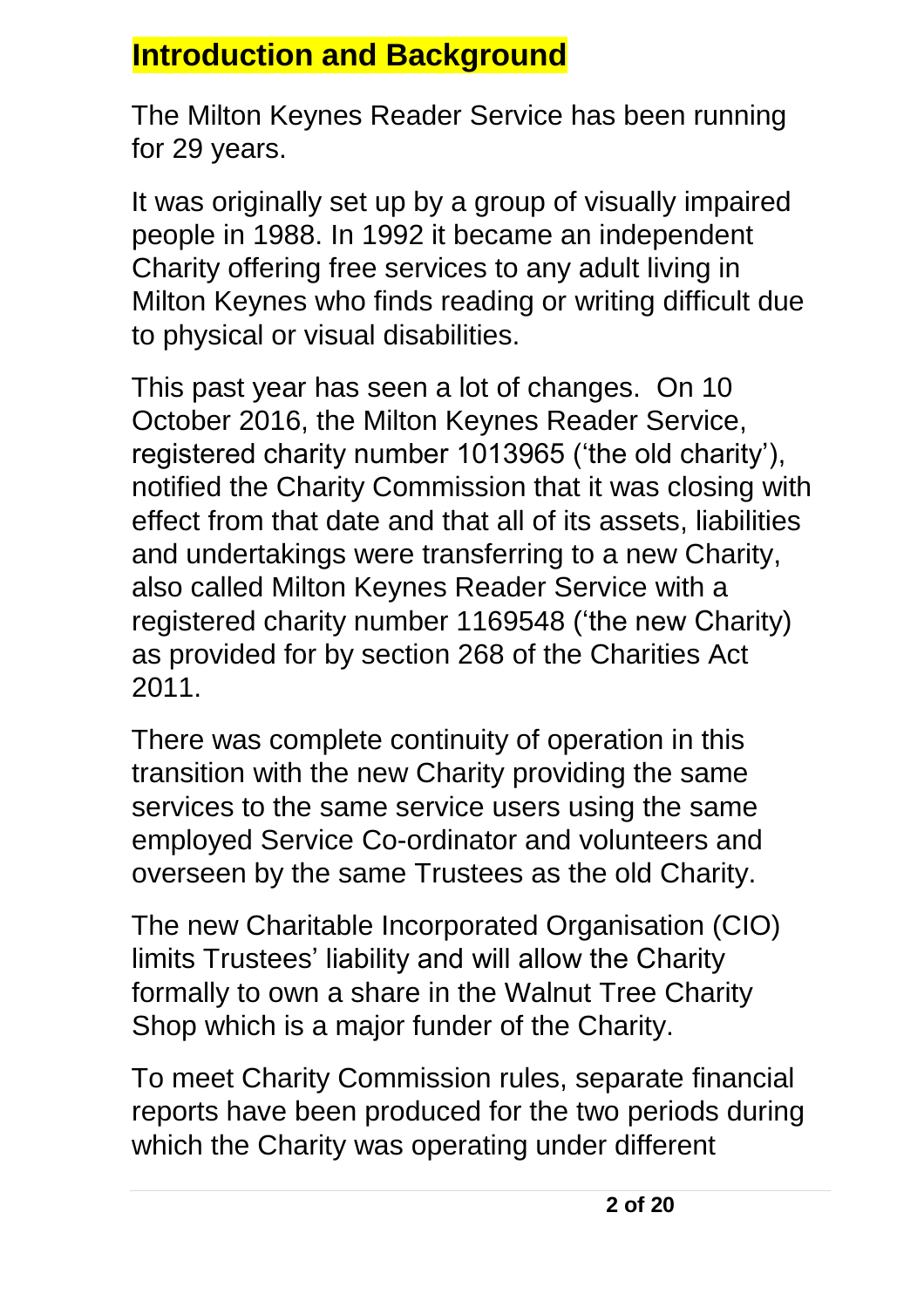registered numbers. However, this combined report covers an overall picture of the Charity's activities over the full financial year.

One of our other major changes this year is that we have moved premises; our previous Landlords doubled our rent and unfavourably changed the terms of our lease. Also, the building was no longer occupied in the day time meaning that our employee was a lone worker in an empty building. In January we moved into new premises within Margaret Powell House in Central Milton Keynes. We are paying a substantially reduced rent compared with what commercial tenants in the same property are charged due to the generosity of Milton Keynes Community Foundation. We are now working in pleasant, safer conditions with lots of opportunity for networking with other agencies. Our new address:

First Floor Margaret Powell House 403 Midsummer Boulevard Central Milton Keynes MK9 3BN

## **Services**

#### **Reading and Writing**

This is a face-to-face service delivered to people in their own homes. It can include reading for pleasure, helping with correspondence and form filling, doing crosswords, or even playing scrabble.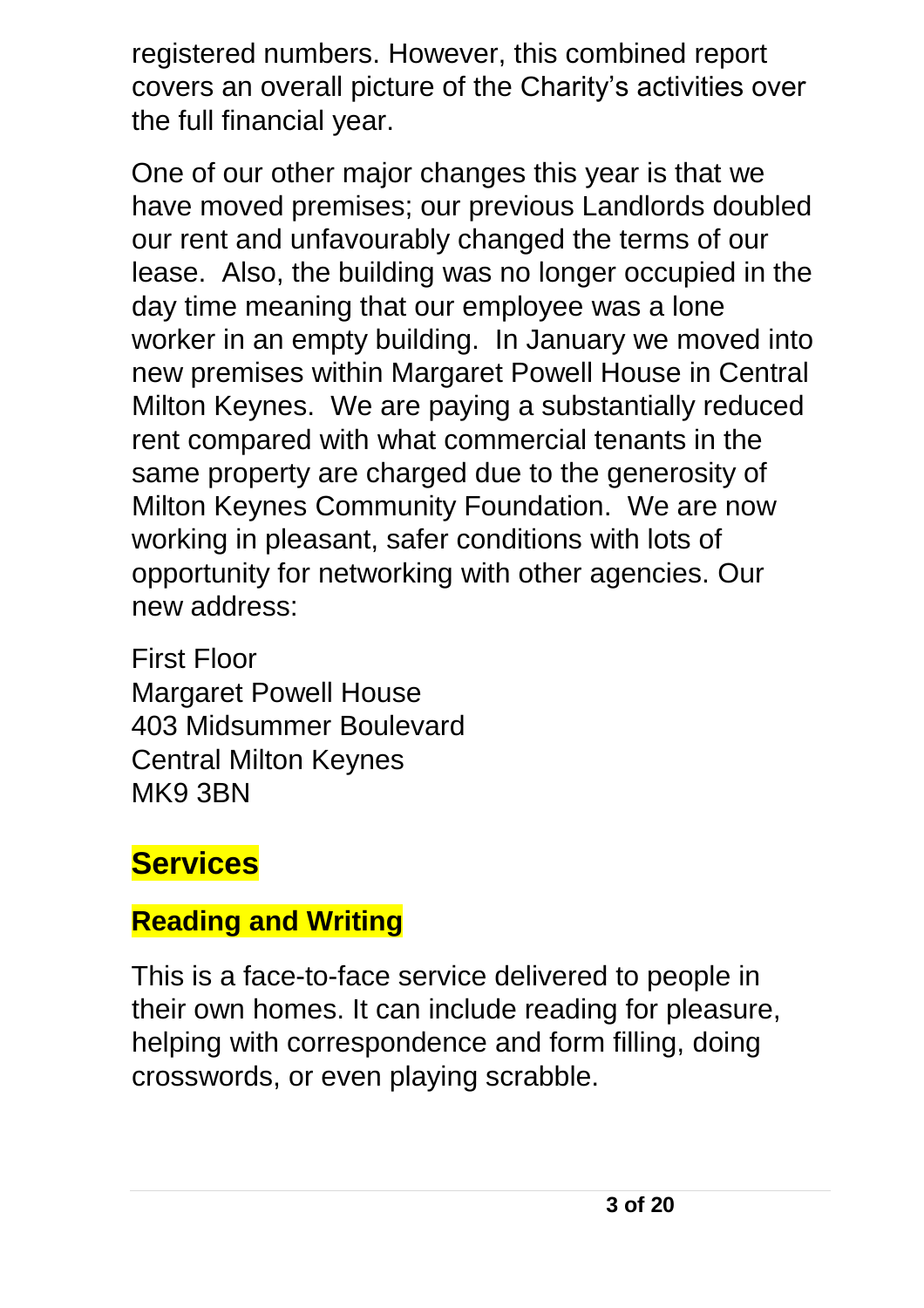We carefully match our trained volunteer readers to their service user to enable them to develop a successful and long lasting relationship.

The people who use our services arrange their own visits from their volunteer to suit their needs on a temporary, occasional or permanent basis.

#### **Facilitation**

We have a growing range of facilitation services:

- Our "Shop and See" service introduces a volunteer to a service user so they can arrange to go shopping together. This could be fortnightly grocery shopping or pleasure shopping for clothes or presents.
- Volunteers provide support for one-off local trips to the theatre, cinema, seminars, art galleries and educational and cultural activities. There is a growing demand for this popular service.
- Our volunteers help with BucksVision's 'Eye for Art' Group, where sight impaired people meet on the first Thursday of the month for art and craft activities.

Many people use both the Reading and Writing and the Facilitation services.

#### **Transcription**

We offer a free transcription service to enable any of our service users to have their paperwork transcribed into large print, or onto CD, audio cassette or Braille. One of our volunteers is an IT expert and can deal with any technical problems encountered.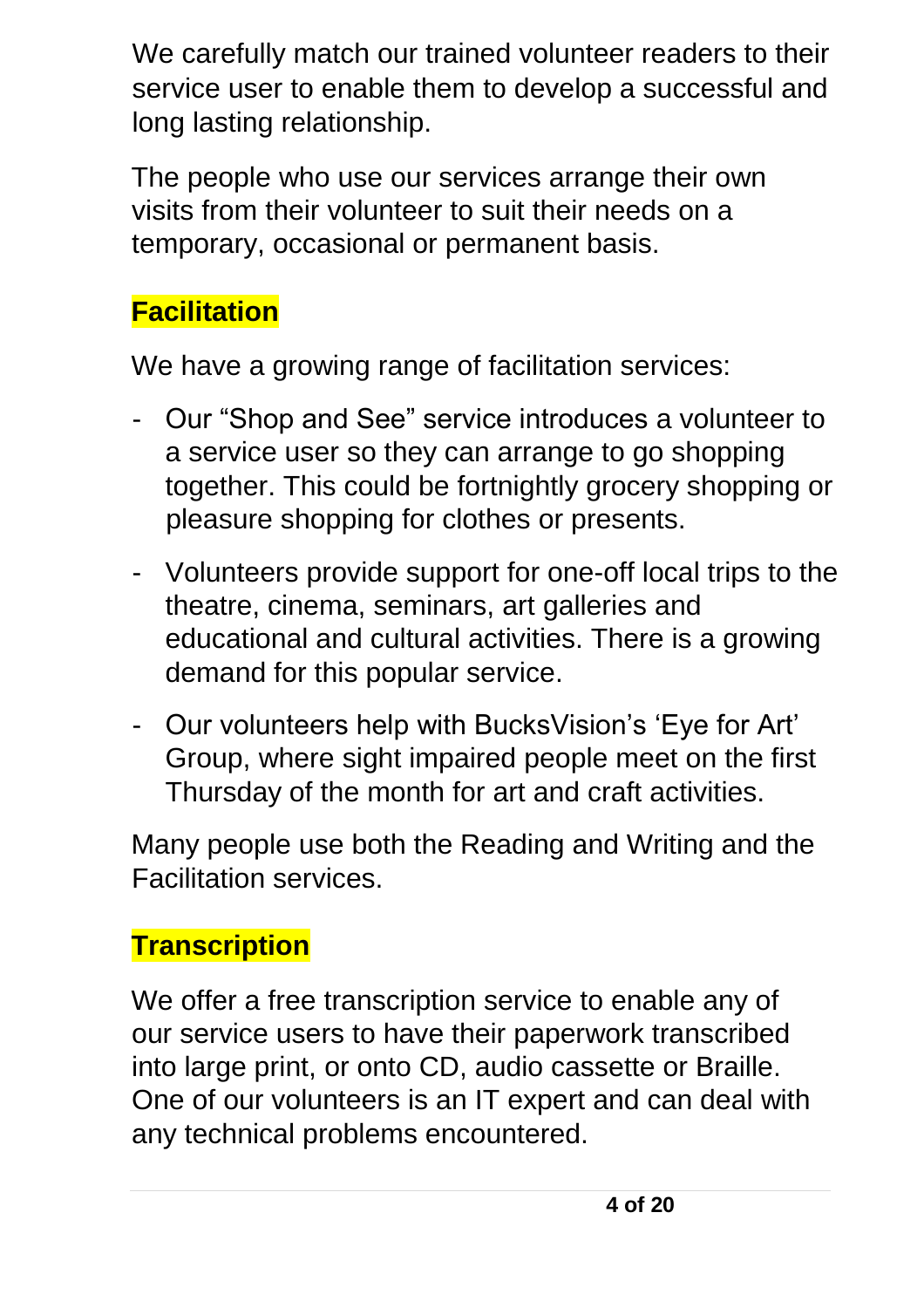For a small charge, we also transcribe onto CD or audio tape work for other Charities. This has included regular transcription of minutes of meetings onto audio tape for the Milton Keynes Moles (bowling for the visually impaired), transcription on to CD for MK Disability Advisory Group (DAG) and for the Milton Keynes Sensory Services.

### **Service Users**

We continue to have a steady growth in the number of people using our services, with additional visually impaired people joining us every year, either directly or via local agencies.

Many of the people using our services are over 70, often with Age Related Macular Degeneration, living alone and isolated within their community. However, we also provide support for people who have become visually impaired at a younger age and want to access a more active lifestyle.

We also provide volunteers for people with severe dyslexia, Cerebral Palsy, Parkinson's Disease, Multiple Sclerosis and those that have had strokes. We also signpost people using our services to other relevant agencies such as Sound News (local talking newspaper), Bucks Vision clubs and the local Macular Society Support Group.

Here is one service user's story:

"My name is Elaine Maries and I am in my 40s. It is still somewhat of a mystery as to why I lost some of my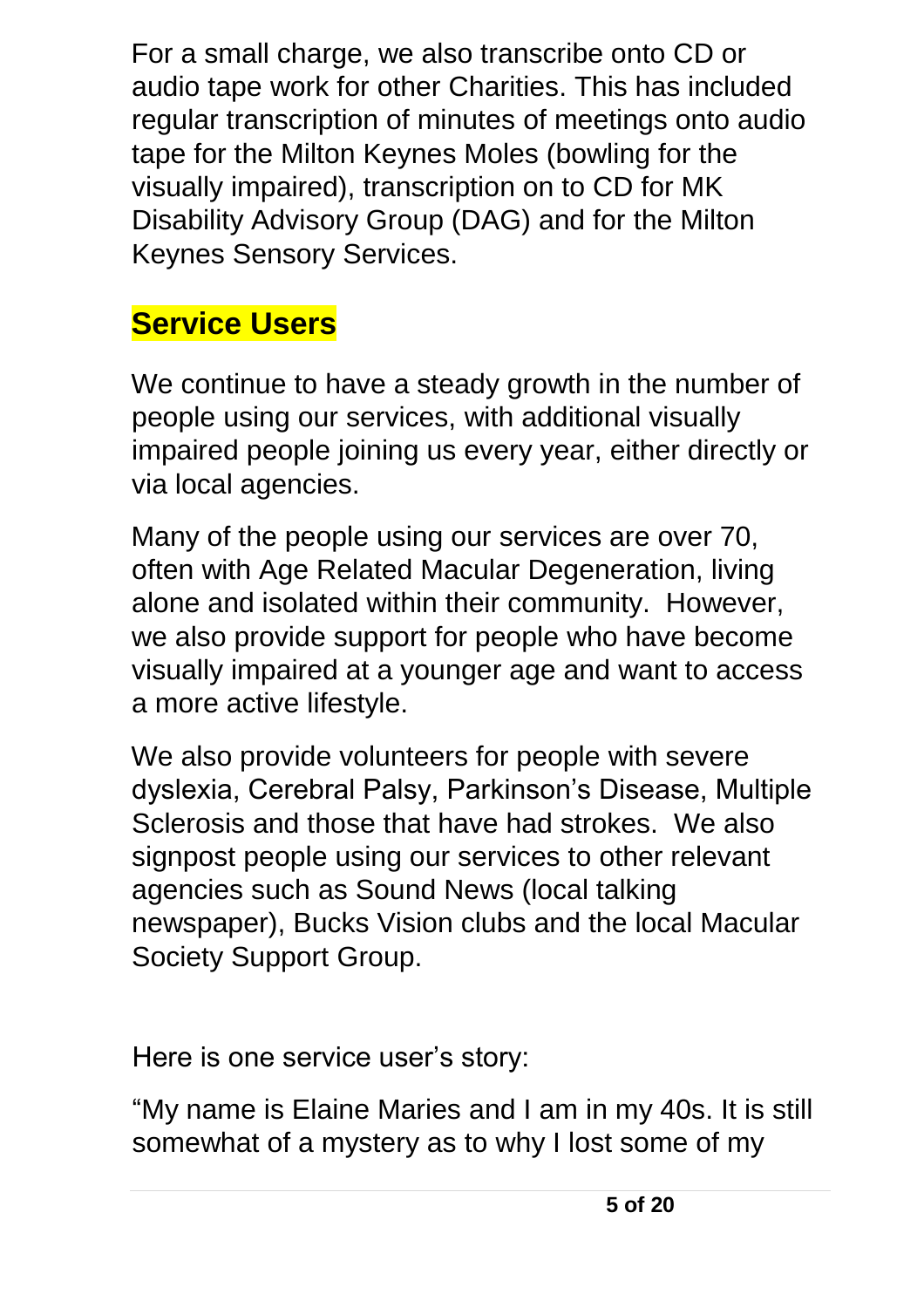sight virtually overnight in 2012. In 2014 I received documentation to say I was officially Sight Impaired/Partially Sighted.



My world around me started to fall apart, as I live alone, and I was feeling vulnerable and isolated.

I soon found that my involvement in the daily activity of reading correspondence and accessing every day written information was beginning to isolate me from the world around me. I started losing my independence, confidence and

self worth, which was having a serious effect on my mental health.

It was through my involvement with a support group that I was told about the MK Reader Service, and through their support my confidence started to shine again, I did have a life.

I started receiving services from the MK Reader Service in the summer of 2015 including:

Meeting with a reader on a weekly basis, has allowed me and given me the confidence to continue my studies. I am now a qualified counsellor and continuing to study to become a psychotherapist.

The transcript service provided by MK Reader Service has opened up my world again. I am now able to receive a variety of information from my local council and local theatre about forthcoming touch tours.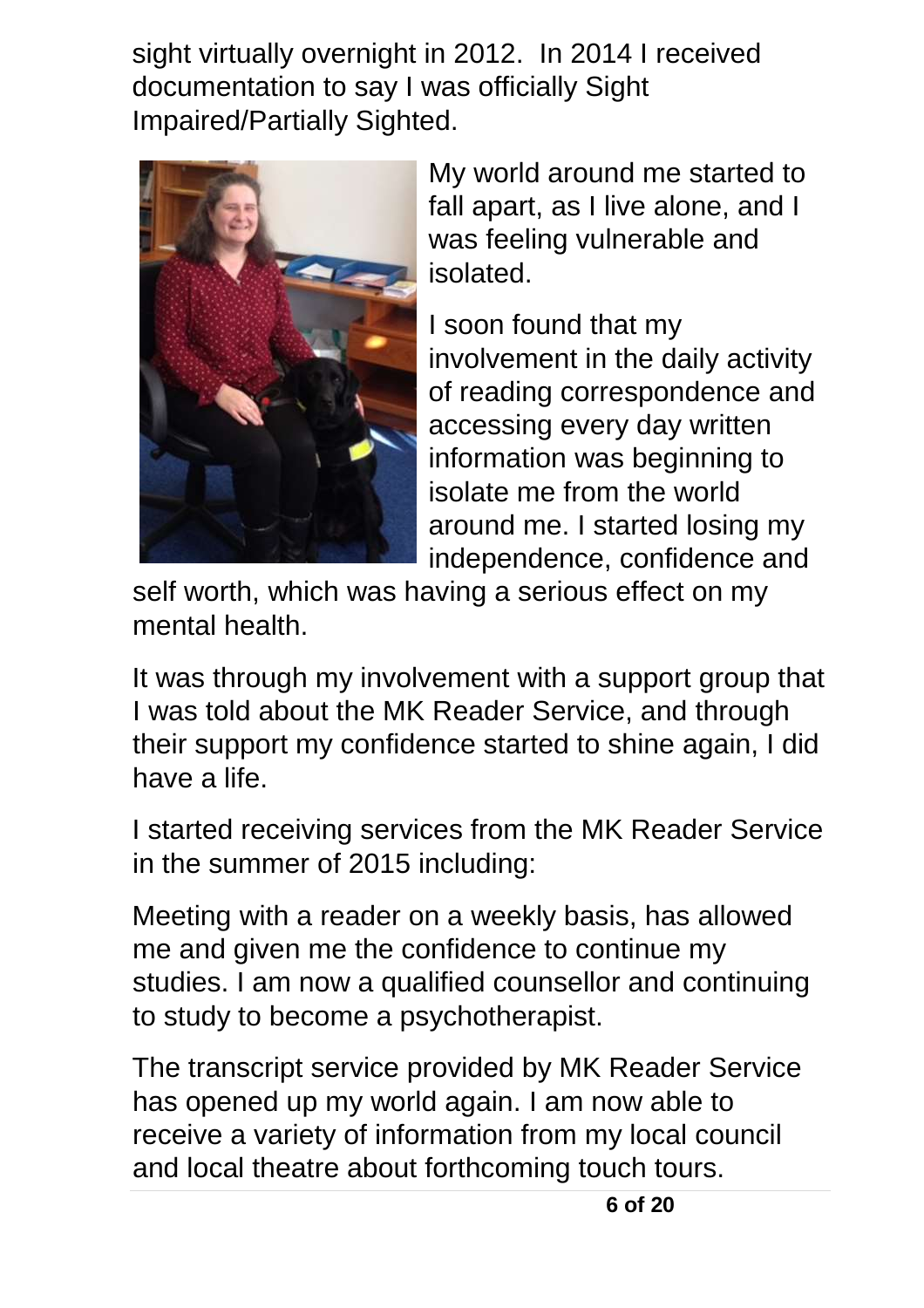Voluntary agencies I work for can have minutes of meetings put on to CD or USB stick for me if needed. I have access to a volunteer shopper as and when I require one, which gives me a sense of control and independence.

The world has opened up again for me and I feel I can live back in a sighted world, as I can receive the same quality of information as other people. With the MK Reader Service I have found an organisation that value and treat individuals as equals. I value this important service and in 2016 I was nominated onto the MK Reader Service Management Committee as a service user, which allows me to have a voice for others with sight loss."

## **Volunteers**

We could not provide our services without the high quality commitment of our volunteers. We have just over 100 people helping us in various ways, quite often in several capacities.

In addition to supporting our three core services, volunteers also help in the office, record and edit our transcription work, serve on committees, help at coffee mornings and other social events, attend networking stands and run the Talks Project (a group set up to promote our services to clubs, Charities and other agencies within Milton Keynes).

It is vital to the quality of our service that our volunteers are reliable, trustworthy and knowledgeable. Current volunteers are DBS checked (this is a Disclosure and Barring Service) every five years.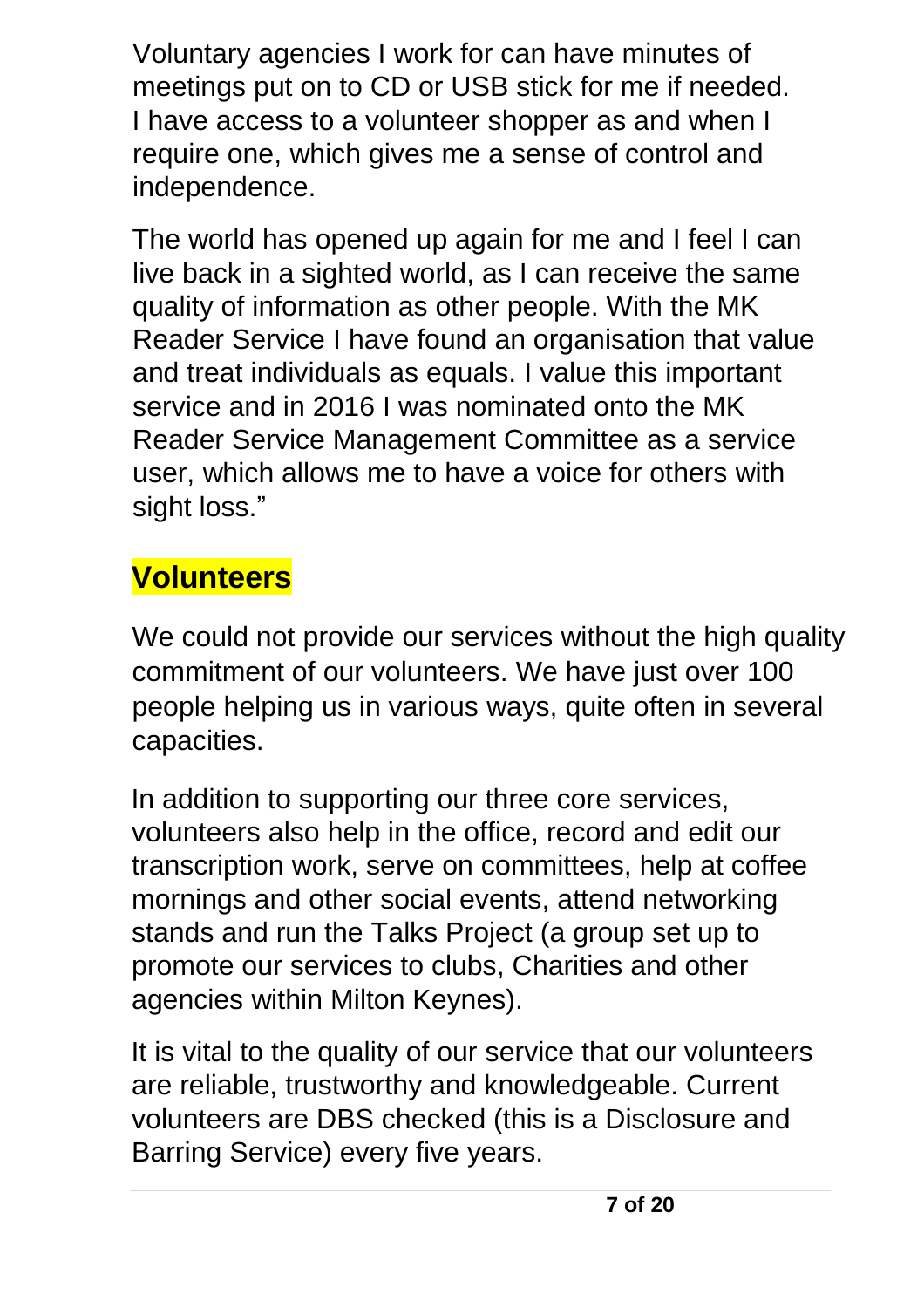All new volunteers are DBS checked and personal references taken. They attend a full day's training course covering different eye conditions, our core services, confidentiality and adults at risk. We held two training days during this year.

We also hold a two-hour practical course where new volunteers learn how to guide, including using stairs and escalators. They are then are paired with a service user for a practice session around Milton Keynes shopping centre.

Once the new volunteer has completed the courses, the Service Co-ordinator will place them with a service user, carefully matching similar interests or outlook. The Service Co-ordinator will then monitor them to check that both volunteer and service user are happy with the arrangement. This year our volunteers spent around 10,800 hours providing face-to-face support for service users, plus a substantial number of hours volunteered for the running of the charity.



Some of our newly trained volunteers chatting together at our coffee morning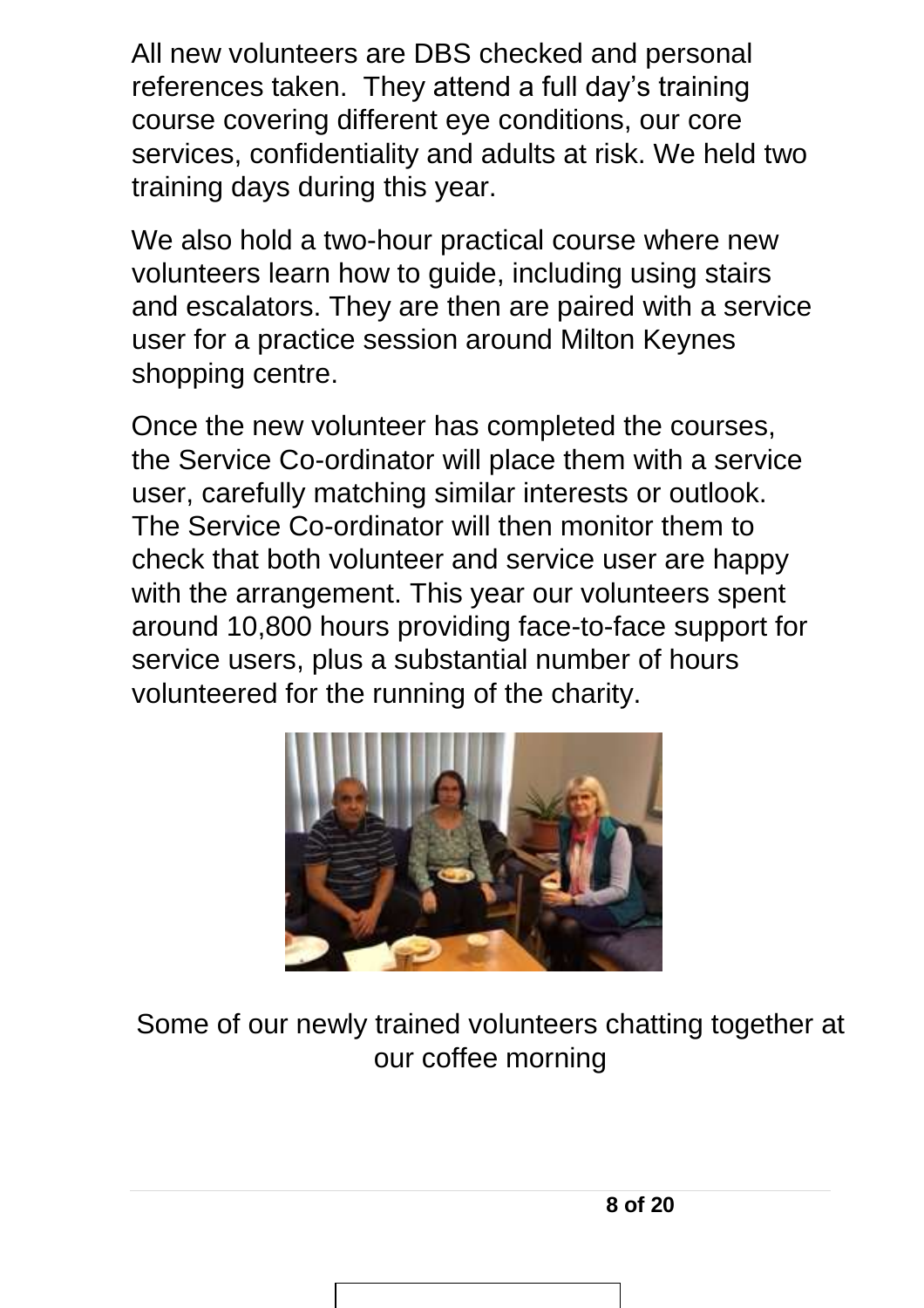#### Here is one volunteer's story

"My name is Jean Thomas and I have been a volunteer since July 2015, after finding a leaflet for Milton Keynes Reader Service in the Café at Thrift Farm.



My husband and I had moved to Milton Keynes in 2012 and I was looking for volunteering opportunities, and as I like meeting and helping people MKRS was ideal.

I have helped with shopping, reading and playing scrabble and, I hope, made some good friends along the way.

I also let everyone know who I volunteer for, how rewarding it is, and how you can use idle time usefully, in the hope that others will want to offer their help too."

#### **Management**

The Milton Keynes Reader Service is a user-led organisation run by a Management Committee of Trustees, whose members serve on an annual basis. Five user representatives (including the Chairperson) and three volunteers are elected annually at the AGM. Further committee members can be co-opted as required.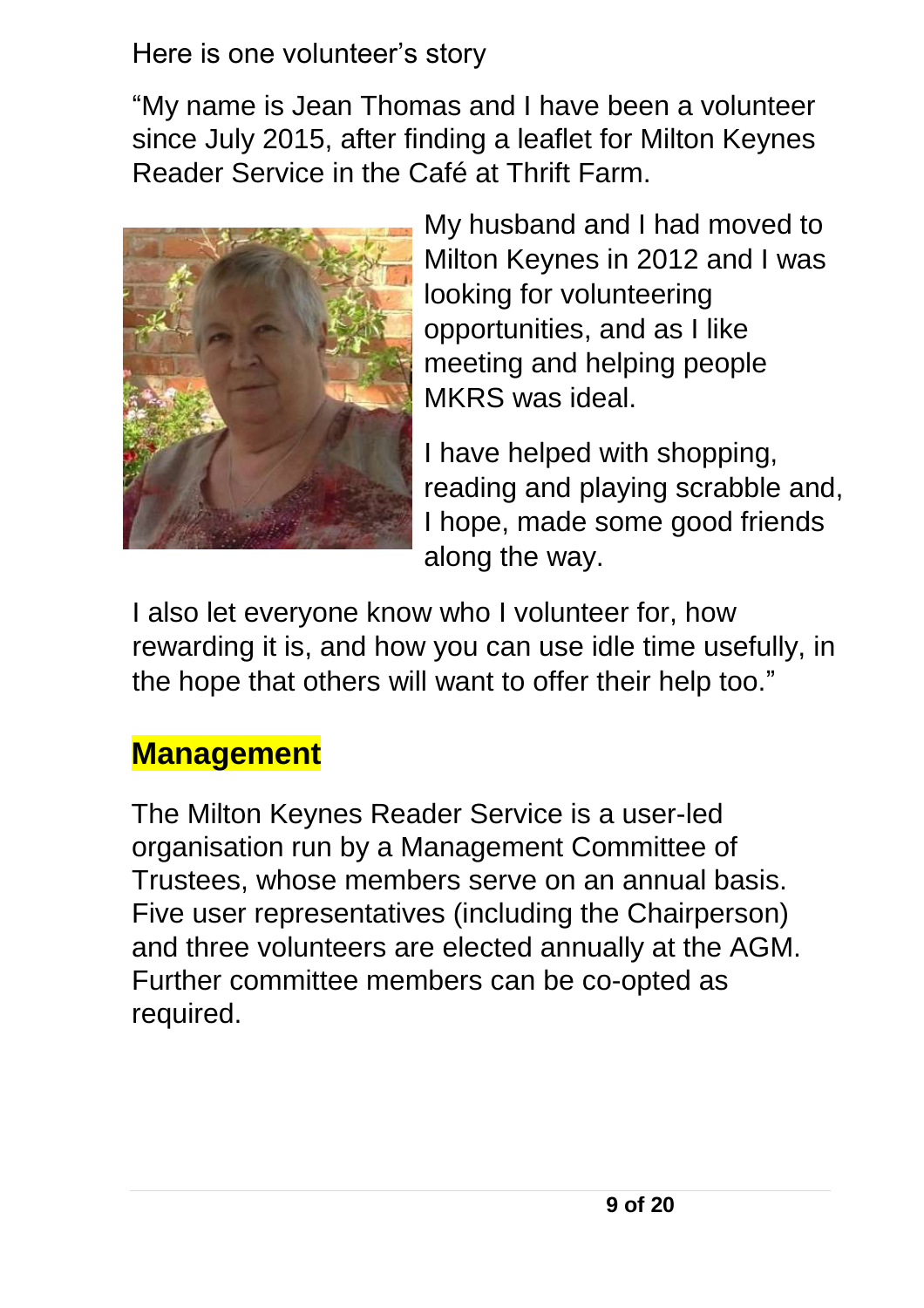#### **Management Committee Members 2016/2017**

#### **User Representatives**

Caroline Pearson (Chairperson) Jeff Bashton (Vice Chairperson) Paula Suchy MBE (Fundraising Representative) Michael Baldry (Bucks Vision Representative) Paula Varey (Walnut Tree Community Shop Representative) Elaine Marie (Co-opted) Judy Smith (Co-opted)

#### **Volunteer Representatives**

Lynn Bovis (Secretary) Terry Calvert James Clifton (July 2016 January 2017)

**Treasurer** Stephen Harrison

#### **Chairperson Caroline Pearson**



This year I was elected as the new Chairperson of the Milton Keynes Reader Service involving me in a variety of roles.

One of my key initiatives has been the relocation of the Milton Keynes Reader Service to our new offices within Margaret

Powell House. The new surroundings have enabled us to establish our recording room within our office space. Our new office is more central and networking with others will be easier.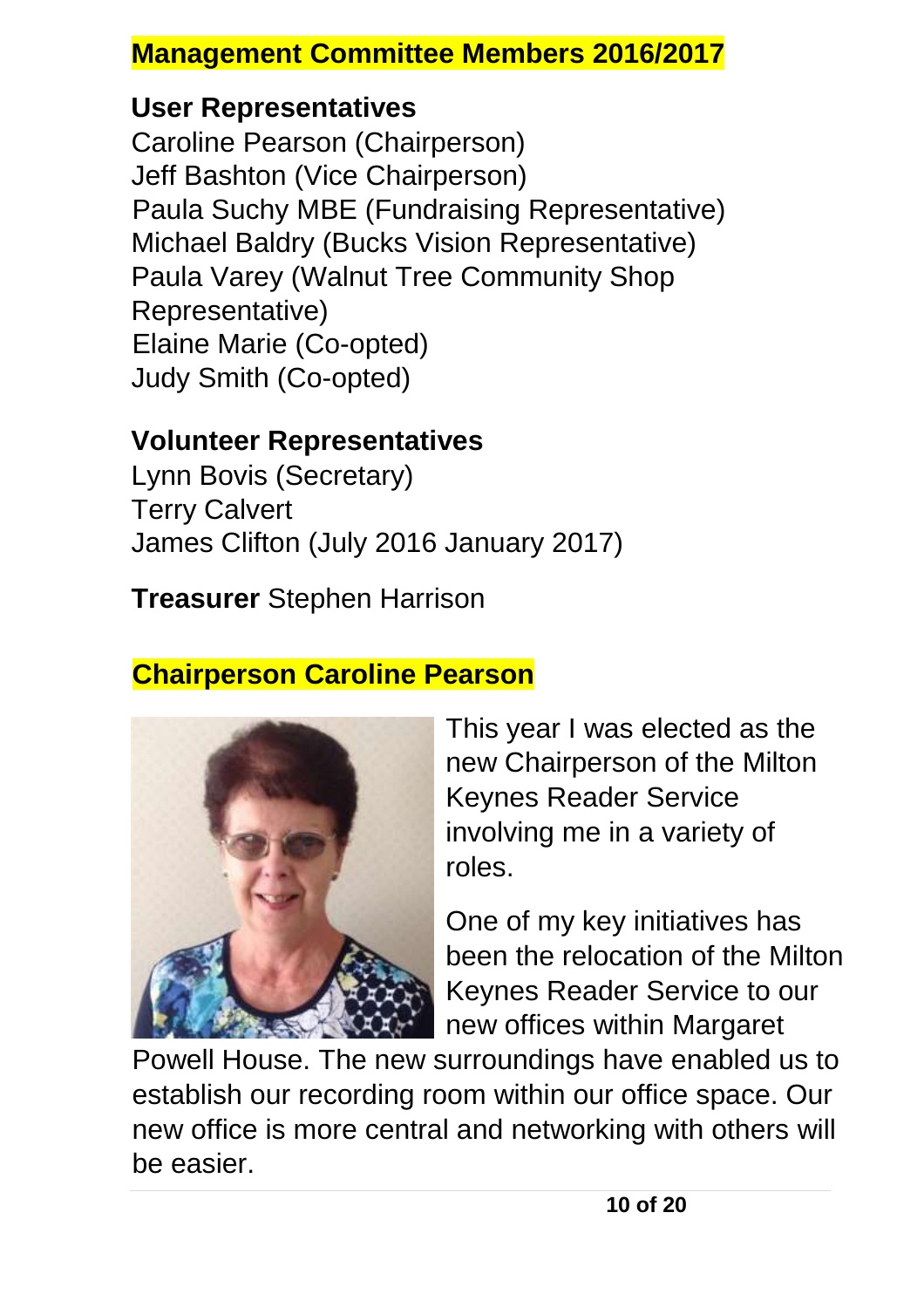Our Talks Project has been rejuvenated and I have initiated, with the help of one of our new volunteers, increased numbers of talks to other local organisations and groups. I am always aware of the need to raise the profile of the organisation and the awareness of the work we do. I am supported by a dedicated group of volunteers and service users who deliver the talks and share their personal knowledge of the service.

I have also initiated the revival of our Business Plan and identified a Lead Trustee on the Management Committee to oversee Grant Applications, Sponsorship and Donors to support our continuing work.

#### **Staff**



The work of the Milton Keynes Reader Service is carried out by its sole employee, part-time Service Co-ordinator, Karen Preece. Karen is responsible for the day to day administration of the Charity. This includes recruiting, training

and supporting the volunteers and matching them with service users.

Karen also manages the office, organises events and committees, writes updates to members, writes reports and oversees the website as well as attending relevant workshops, courses and events to keep up to date and to publicise the work of the Service.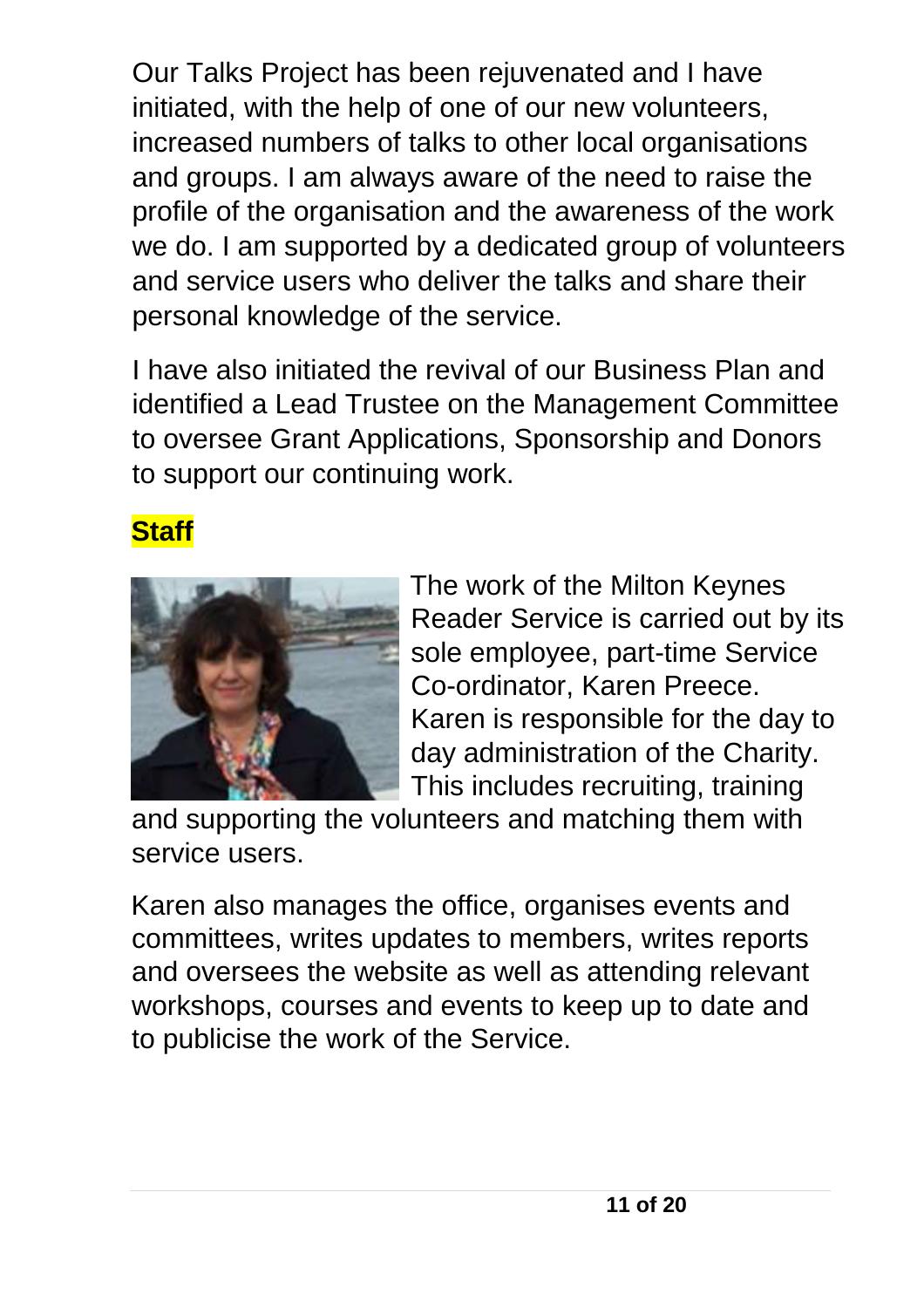#### **Talks Project**

We regularly give talks to inform all kinds of local groups and organisations about what we do. This is coordinated by the Chairperson and a volunteer who organise a group of service users and volunteers trained to give presentations. The main aim is to publicise our work, reaching more people who may want to use our services or to become a volunteer. A typical talk covers general information about the services we offer, plus personal experiences from the perspective of a service user and a volunteer. We have given talks at a variety of groups this year including Carers MK, The Charter Club and The Tuesday Fellowship Group. We are always looking for more opportunities to publicise our work.

#### **Finances**

The Reader Service has lived within its means in this financial year. Although there was a paper surplus of just over £8,000 in the financial year this was mainly due to the timing of a grant payment for building works at Margaret Powell House of £4,625 and by an unexpectedly large donation from the Walnut Tree Charity Shop which was £1,500 higher than in recent years. The building works will be paid in the early part of the next financial year and donations from the charity shop are likely to be closer to or even lower than previous years reflecting lower receipts in the Charity Shop in recent months.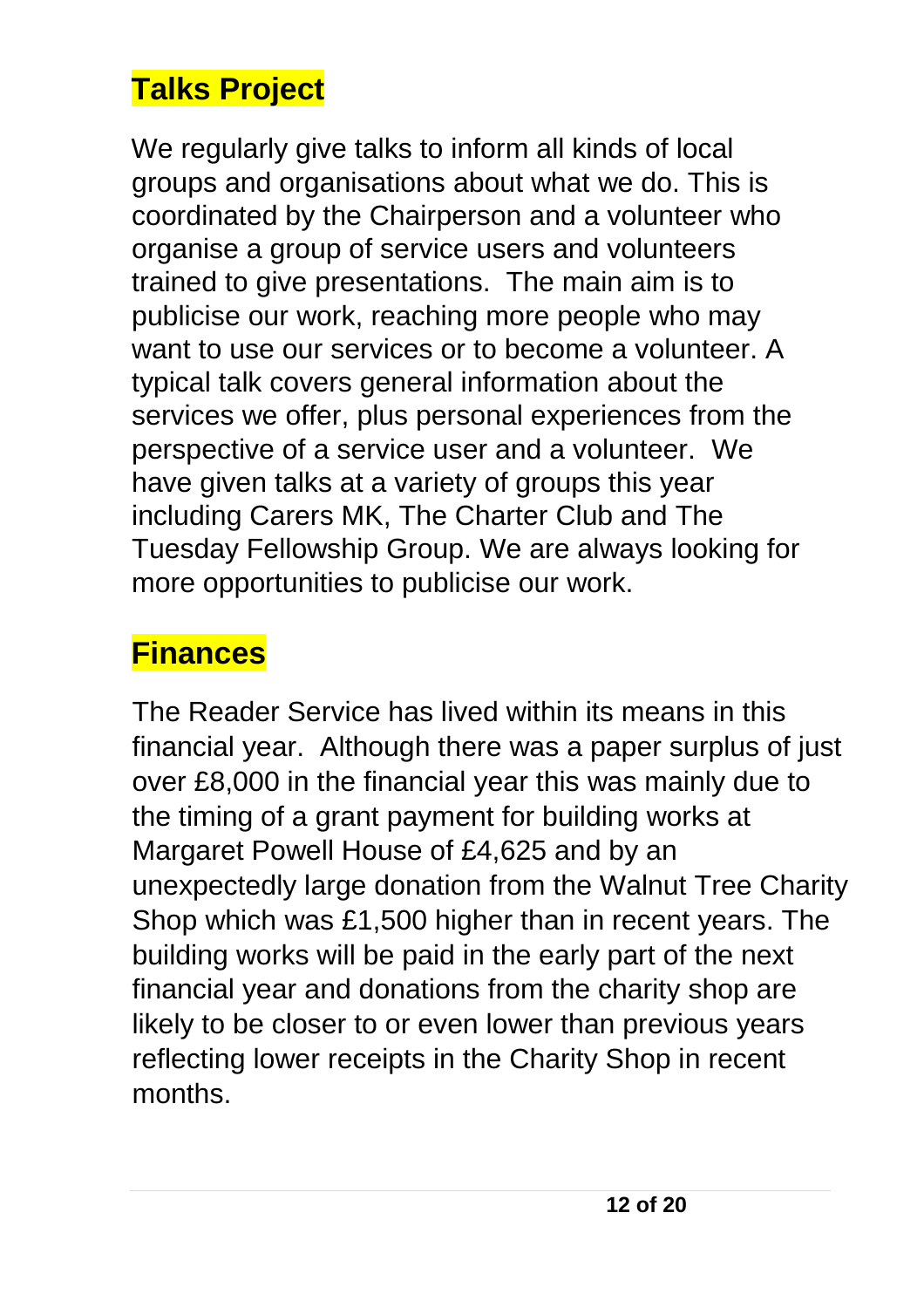With one exception, expenditure levels have been broadly consistent with previous years once one-off items such as the purchase of a new Braille machine are stripped out. The exception is the rent and service charges for Margaret Powell House which are considerably higher than the charges for our old offices in Tinkers Bridge. This is partially off-set by a generous grant from Milton Keynes Community Foundation but the Reader Service will still have to raise more funds than in previous years to cover these costs. The Management Committee has developed a plan to bridge the funding gap and the Reader Service has sufficient financial reserves to cushion it should it fall into an operating deficit in the next financial year while these plans come into effect.

There is one item of expenditure in the 2016-17 financial year in dispute, namely rent charges for our old office at Tinkers Bridge. The trustees have asked for documentary evidence that the higher rent charge imposed unilaterally by Woughton Community Council falls within the terms of our agreement with the Council. This evidence has not been forthcoming. We have therefore paid for the period of occupation of these premises at the previously agreed rate. The amount in dispute is £1,076.44.

(For more information please see accounts)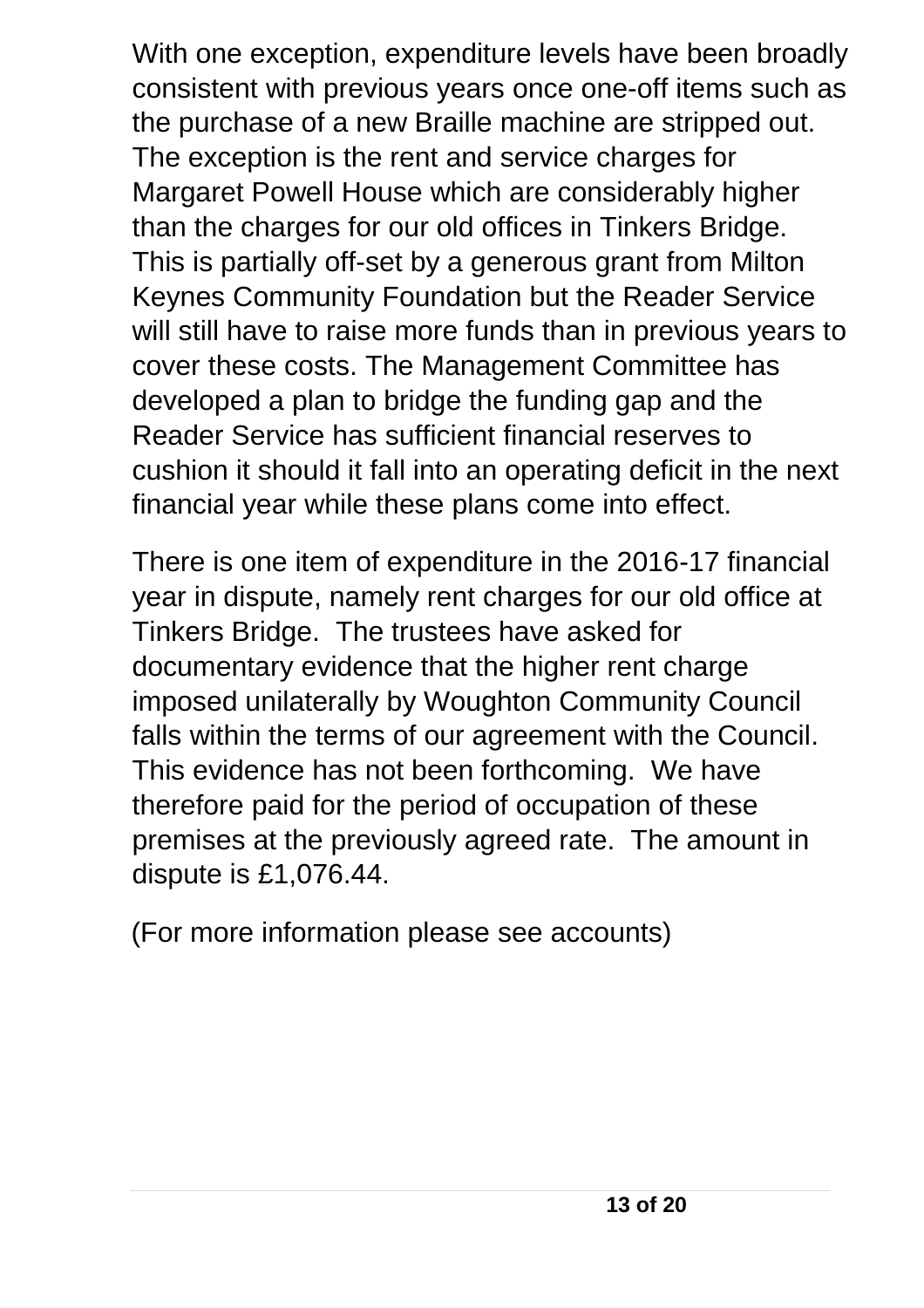## **Funding**

It costs the Charity an average of £340 per service user per year to provide a regular service.

Approximately one third of our income this year came from Milton Keynes Council. We are very grateful for their grant of £12,444

We also receive funding from other sources including:

#### **Walnut Tree Community Shop**

We are one of the beneficiaries of the profits from this shop. We received a total of £9000 in this financial year. This continues to be a vital source of income for us,



second only to the level of support from Milton Keynes Council. Our shop representative updates the trustees every two months regarding our developments and reports back to the Management Committee. We are very grateful to everyone who donates their unwanted items to the shop and to the staff and volunteers who work in the shop.

The shop address is 4 Fyfield Barrow, Milton Keynes, Bucks MK7 7AN Telephone :01908 607666

#### **Milton Keynes Community Foundation (MKFC)**

MKCF has been very generous and supportive this year. They have provided a grant of £4,625 towards the purchase of a new Braille Embosser and provided £4656.00 for us to build a purpose built recording room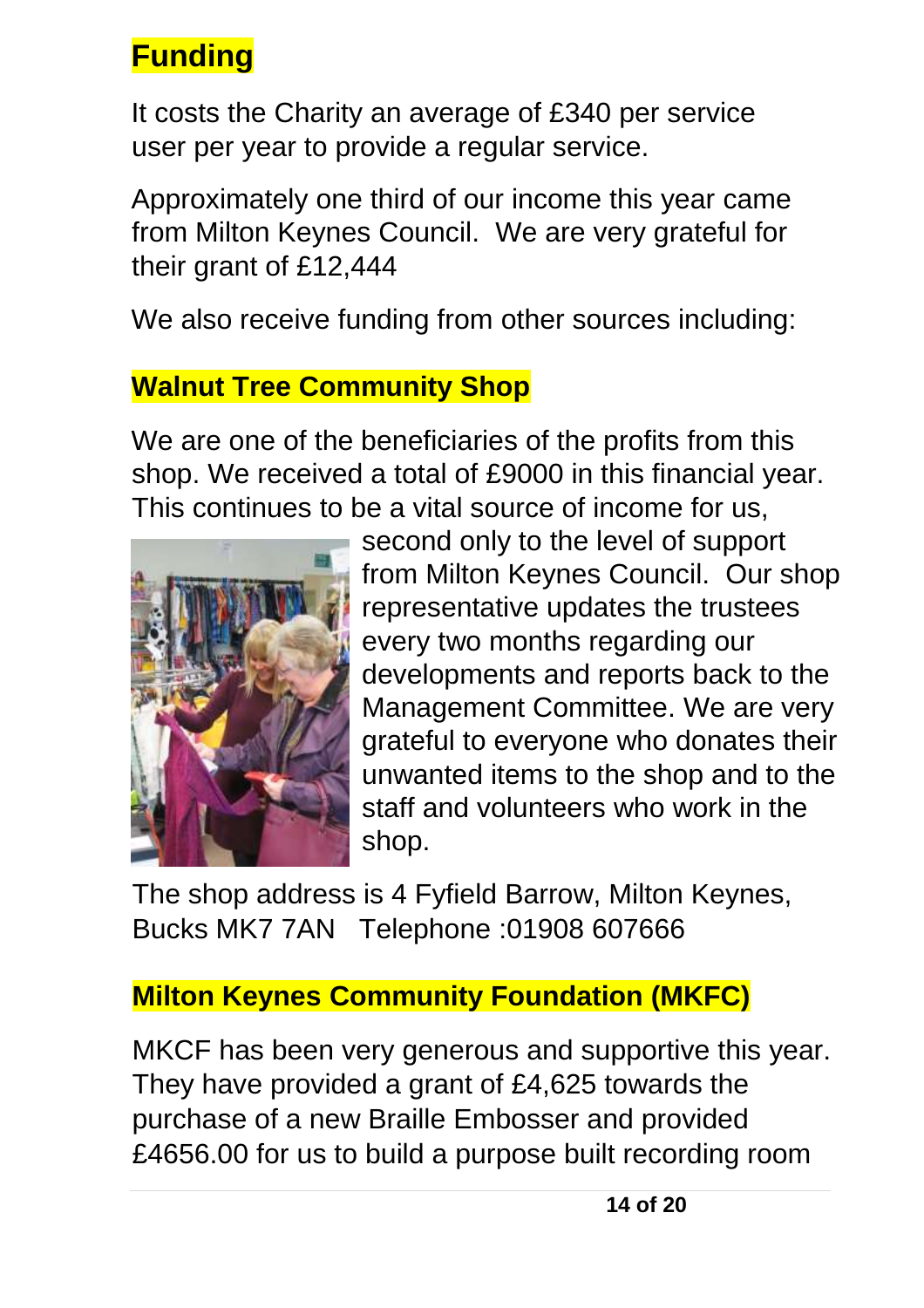within our new premises. They have also heavily subsidised the rent in our new office at Margaret Powell House (see separate item regarding our move.)



The Reader Service once again took part in the MKCF Annual 50/50 raffle, which is run with Volkswagen and Centre MK. This year we were lucky to be allocated seven slots to sell tickets which resulted in a bumper year, raising £558 plus gift aid.

#### **Transcription Work**

Commercially, we have volunteers who regularly transcribe onto CD the theatre brochures for ATG Aylesbury, ATG Milton Keynes and Royal and Derngate Northampton Theatres raising just under £2000 this year.

#### **Donations**

We continue to receive generous donations throughout the year from a variety of sources, including service users and volunteers.

Local ladies' A Capella group, Junction 14, chose us as their Charity of the Year and helped raise funds at a special concert where they performed for our members. They also sang Christmas Carols in MK Shopping Centre (Intu) in December over three different days where they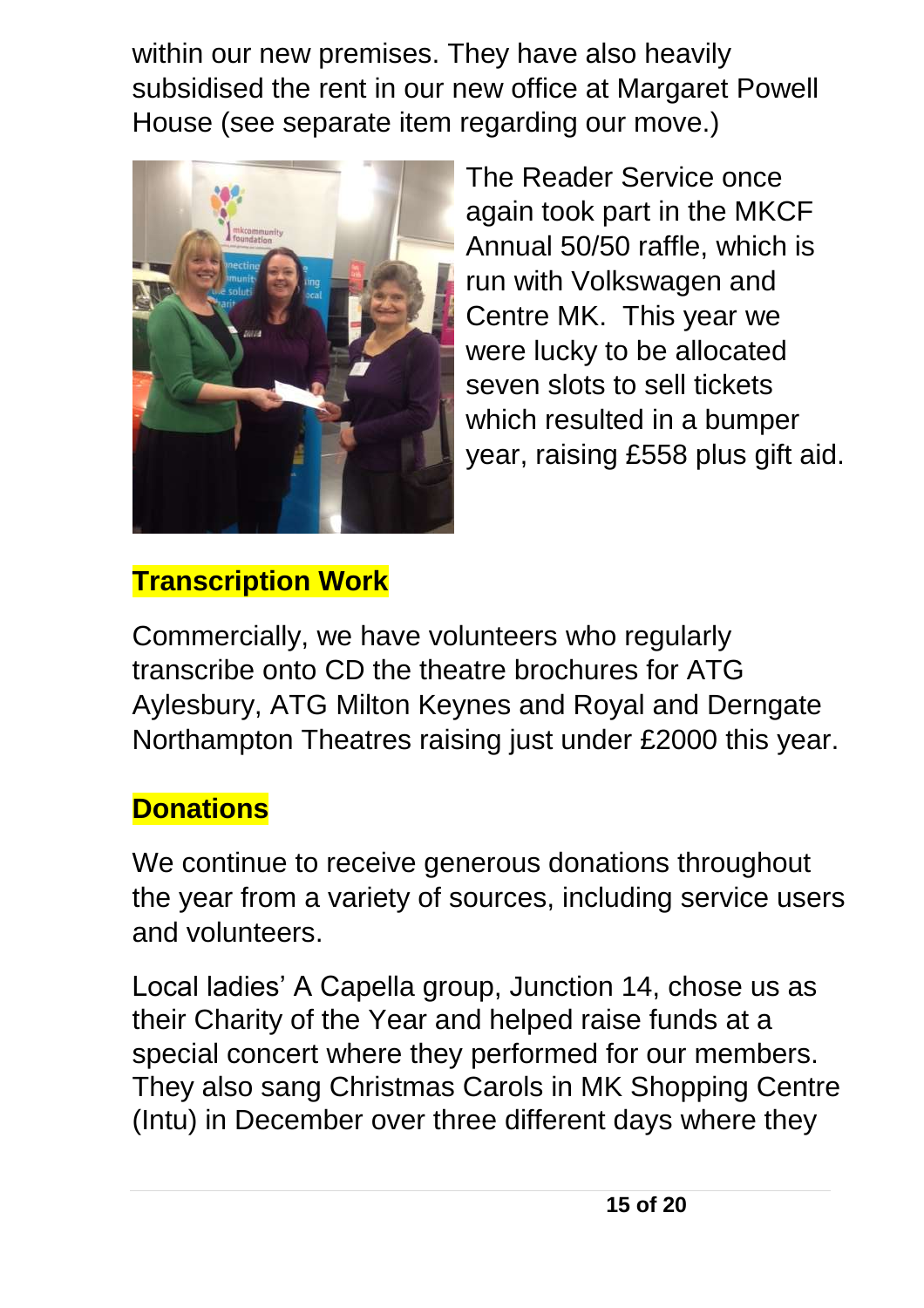collected a further £370 We would like to thank all the ladies in the choir for their support.

We were chosen as Charity of the Year by Dawsons Rentals Vans Limited. The employees of the company took part in 'dress down Fridays' and made donations every week. We surprised and delighted to receive a total of £512.95 from them in January!

We would also like to thank:

MK Moles Shenley Parish Church The Charter Club Lions Club of Bletchley for new exhibition banners Stony Lions Club of Stony Stratford for new 6 new chairs

#### **Service User Donations**

We ask service users to make an annual voluntary donation. Many people also gift aid their donation. This year we raised £2,234.

#### **Flag Days at Dobbies**

We secured 4 flag days at Dobbies Garden Centre during 2017. Our first collection in March was very successful, raising £252. We have other collections are planned in June, September and December.

#### **LocalGiving.Com**

We continue to subscribe to this website which enables Charities to promote their organisation to potential donors.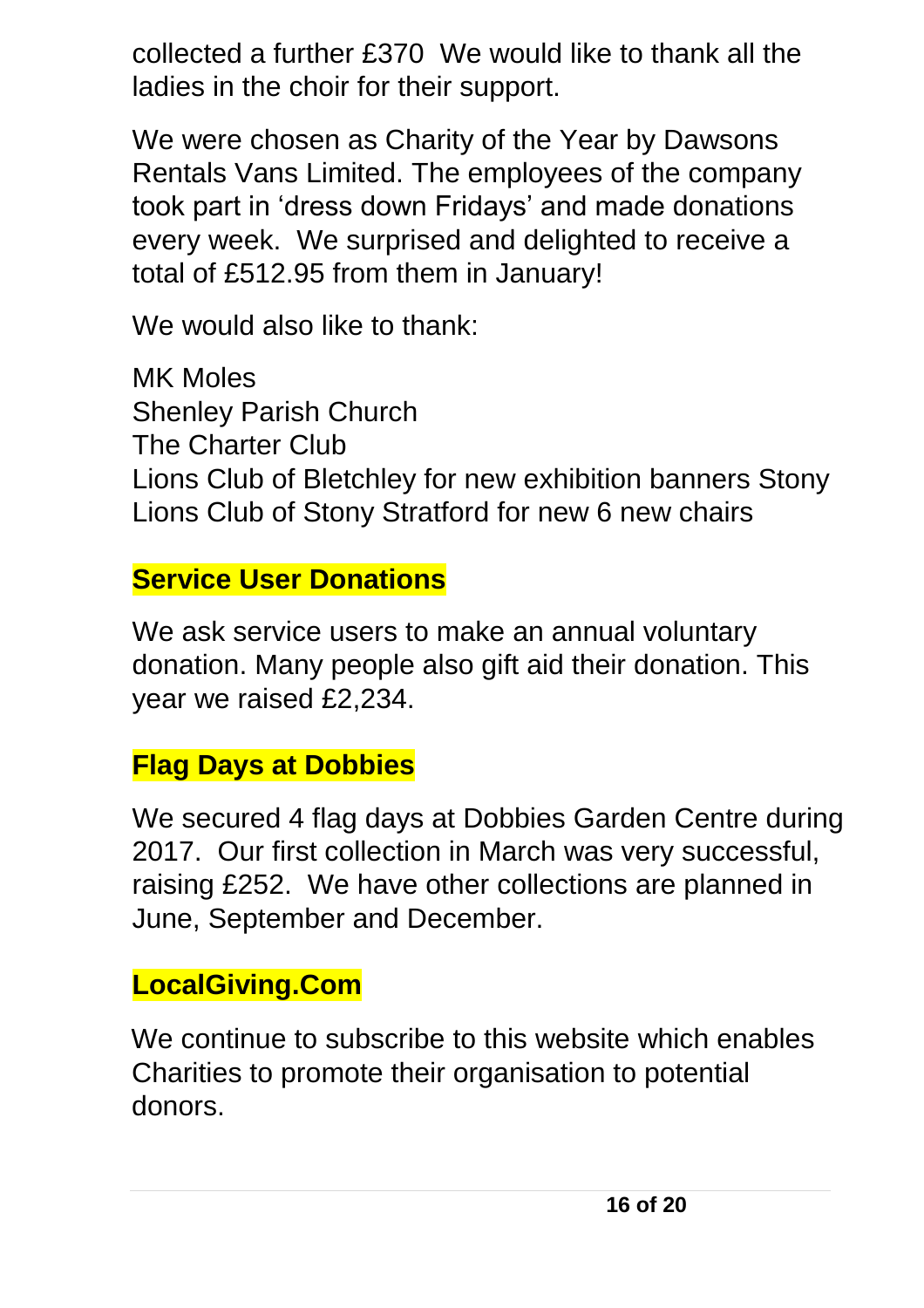From time to time Milton Keynes Community Foundation offers to match donations made to local Charities up to defined limits.

This year we raised an additional £555 by participating in these two opportunities.

#### **Support Meetings**

We hold an annual support meeting for our volunteers every May. This is an opportunity to thank them over coffee and cake and to give them the latest news. Derek Child, both a volunteer and service user for us gave an interesting talk about Guide Dogs, including his own personal experience. He was joined by Richard Baker who, as well as volunteering with us, trains puppies for guide dogs; so we learnt a lot about the 'other side' of a guide dog's life!

In June we had a coffee morning for all our service users and volunteers in June, which was preceded by our AGM. We had a good attendance of over 80 people.

In October we had a coffee afternoon for volunteers and people using our services. We were joined by Stuart McKay from RNIB who informed us about new equipment. Local Charity Sound News gave out Sonic players to their members and any Reader Service members who wanted to access the local newspaper.

Our final support meeting for this financial year was a coffee morning in January with an attendance of over 100 people.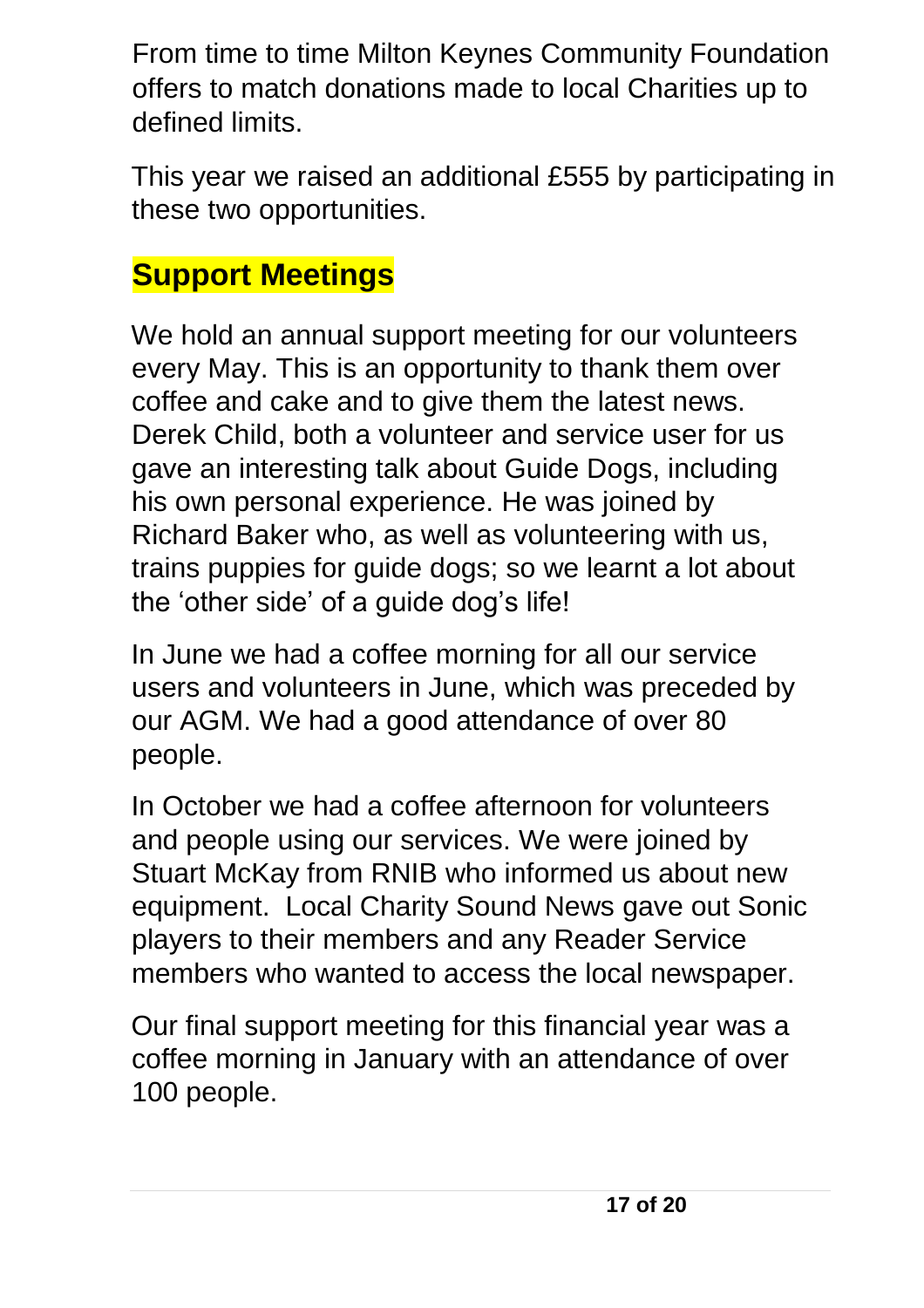

The cost of all our events is covered by raffles and donations. We have a regular team of volunteers who help set up the room, greet people, set up the PA system, run the raffle and help serve tea, coffee and cakes. We would like to especially thank them for all their help!

#### Coffee and Chat

We hold a fortnightly coffee morning at Lovat Fields Extracare Village for any resident who is sight impaired. This is run by our volunteers and is used to update them about activities within their Village and other events run by sight impaired service organisations.

#### **Publicity and Information**

#### **Newsletters**

We produce newsletters and updates every year which are posted to all our service users and emailed to our volunteers. Our Service Co-ordinator also emails a regular 'update' leaflet to our volunteers, so they can read details of the latest events and news to their service users.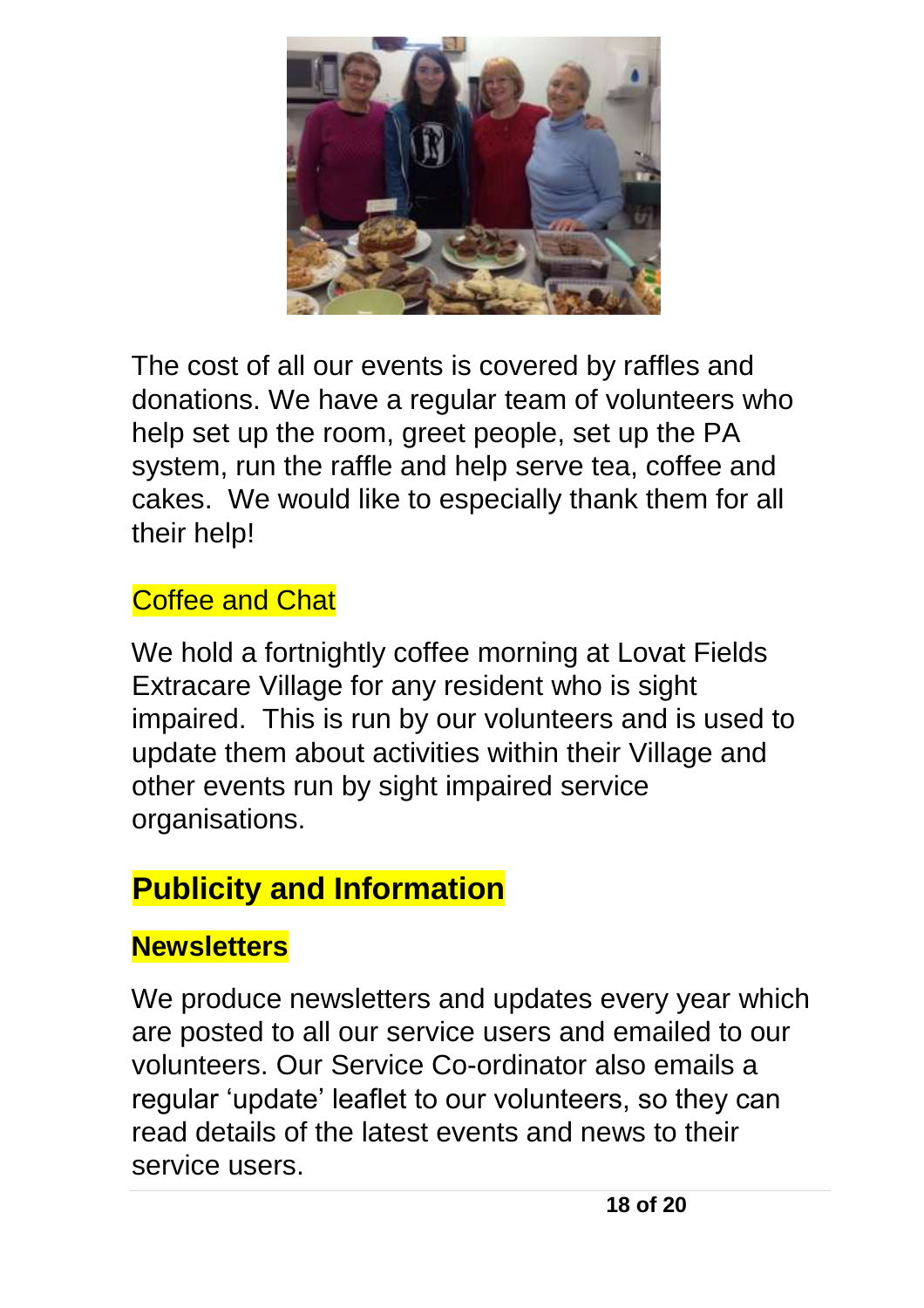#### **Website**

Our website gives full information about our services and we continually update it with information and photographs. We have found that potential volunteers often use it to find out more about us. We also publish items on our Facebook page.

www.miltonkeynesreaderservice.org.uk [www.facebook.com/mkreaderservice](http://www.facebook.com/mkreaderservice)

#### **Exhibitions and Events**

We have attended many events this year in order to publicise our services, attract potential volunteers, and offer help to further potential service users.

Some of the events we have attended are:

- HealthWatch<sub>2</sub> Event
- Shenley Wood Health & Well Being Day
- **Community Foundation Voluntary Sector Reception**
- Various Community Action networking events

#### **Our Thanks**

We are grateful to all our providers of income.

Our services are provided by our volunteers without whom our organisation would not survive and to whom, on behalf of our service users, we offer our wholehearted thanks.